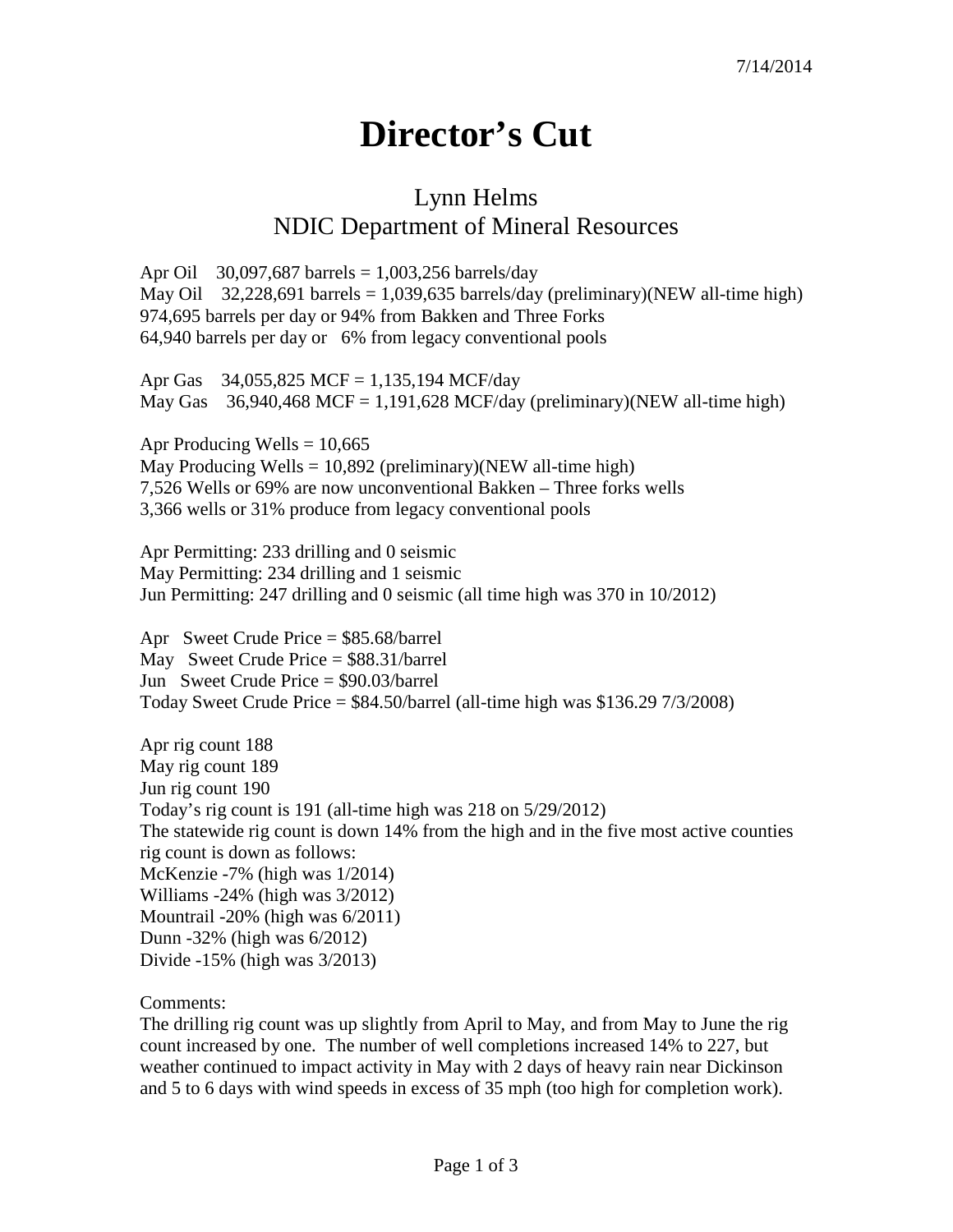Dickinson had 53 mph winds out of the north on May 26th, but Minot was tops with 54 mph winds out of the south on May 29th.

Over 95% of drilling still targets the Bakken and Three Forks formations.

At the end of May there were about 610 wells waiting on completion services, an increase of 10.

Crude oil take away capacity is expected to remain adequate as long as rail deliveries to coastal refineries keep growing.

Rig count in the Williston Basin is increasing slightly for summer. Utilization rate for rigs capable of 20,000+ feet remains above 90%, and for shallow well rigs (7,000 feet or less) about 60%.

Drilling permit activity continues to increase as operators begin their summer programs and are already planning location construction for next winter.

The number of rigs actively drilling on federal surface in the Dakota Prairie Grasslands is back up to 1.

Activity on the Fort Berthold Reservation is as follows 22 drilling rigs (8 on fee lands and 14 on trust lands) 300,874 barrels of oil per day (103,834 from trust lands & 197,040 from fee lands) 1,220 active wells (748 on trust lands & 472 on fee lands) 156 wells waiting on completion 312 approved drilling permits (285 on trust lands & 27 on fee lands) 2,149 additional potential future wells (1,520 on trust lands & 629 on fee lands)

Seismic activity is steady 4 surveys active/recording, 2 remediating, 1 suspended, and 2 permitted. There are now 4 buried arrays in North Dakota for monitoring and optimizing hydraulic fracturing.

North Dakota leasing activity is very low, consisting mostly of renewals and top leases in the Bakken - Three Forks area.

US natural gas storage is now 28% below the five-year average indicating increasing prices in the foreseeable future. North Dakota shallow gas exploration may be economic at future gas prices and as you are aware drilling is underway in Emmons County.

The price of natural gas delivered to Northern Border at Watford City is down \$0.36 to \$3.87/MCF. This results in a current oil to gas price ratio of 22 to 1. The percentage of gas flared dropped to 28% as the new Tioga gas plant increased to full capacity. The historical high was 36% in 09/2011.